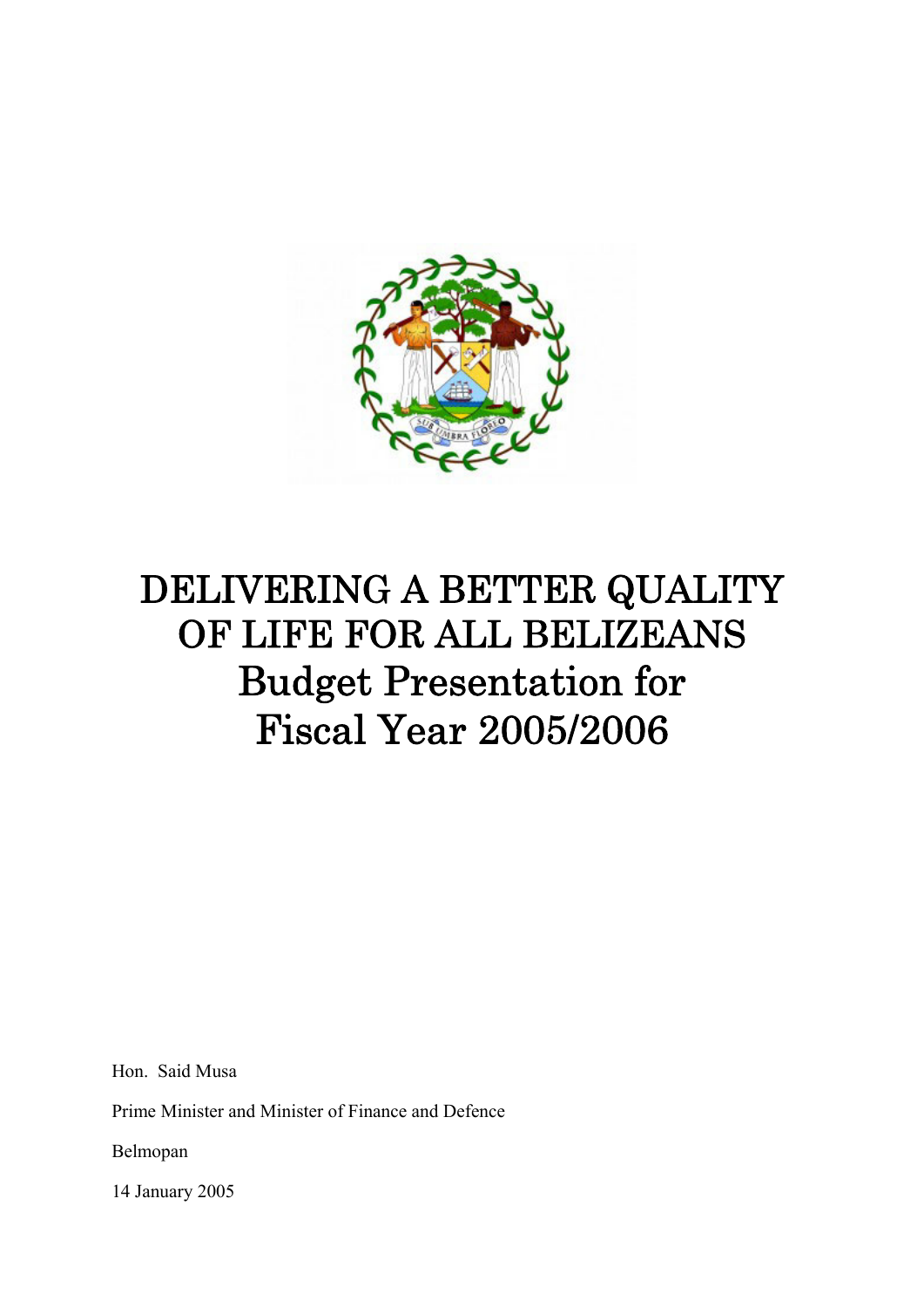Freedom is both the primary objective and the principal means of development … What a people can positively achieve is influenced by economic opportunities, political liberties, social powers and the enabling conditions of good health, education, and the encouragement and cultivation of initiatives.

Economic growth cannot sensibly be treated as an end in itself. Development has to be more concerned with enhancing the lives we lead and the freedoms we enjoy.

• Amartya Sen: Development as Freedom

Madame Speaker:

The proposed budget for fiscal year 2005/2006 is the result of an unprecedented process of consultation and reflection. It is designed to reduce overall deficit, give priority to Health, Education and Poverty Elimination, provide Ministries with adequate operational budgets to address priorities and ensure that we meet our debt commitments.

It is a budget that sees a free people – given the opportunity – becoming more actively involved in shaping their own destiny, breaking the cycle of persistent poverty and assuming the benefits and responsibilities of freedom.

It is a Budget that recognizes that development is not just about growth of the GDP, but also about delivering a better quality of life for all Belizeans.

It is about ensuring that the policy choices we make today are affordable and sustainable in the medium to long term.

It is a Budget that strengthens our economic fundamentals, putting Belizeans on a solid foundation of economic stability.

And it is a Budget that advances a modern framework of more efficient public services while maintaining an environment conducive to private investment and jobs.

#### **The International Economy in 2004**

It is important to first understand the international environment in which our economy must operate and by which it is significantly affected.

Despite soaring oil prices that depressed real incomes and raised energy costs in many countries, the world economy expanded by an estimated 4.0% to 5.0% in 2004 with average growth in the OECD countries estimated at around 3.6%. Consumption in the United States was fueled by loose monetary policy and increased spending on homeland security and defense. Japan also made a strong comeback fueled by exports, a recovery in investment, employment and consumption.

With a couple exceptions such as the Dominican Republic and Haiti, the Latin American countries are estimated to have grown by an average of 4.6% as the oil producers in this region benefited from soaring oil prices, increased demand for exports and private financial inflows linked to strong growth in the United States, Europe, Japan and China.

In comparison, growth in Central America is expected to be lower at 3.2% as the rapid rise in oil prices fueled inflation. Apart from Trinidad & Tobago, which benefited from record high oil prices, growth in the Caribbean generally slowed, with several countries experiencing fiscal difficulties or suffering from the adverse impact of an intense hurricane season.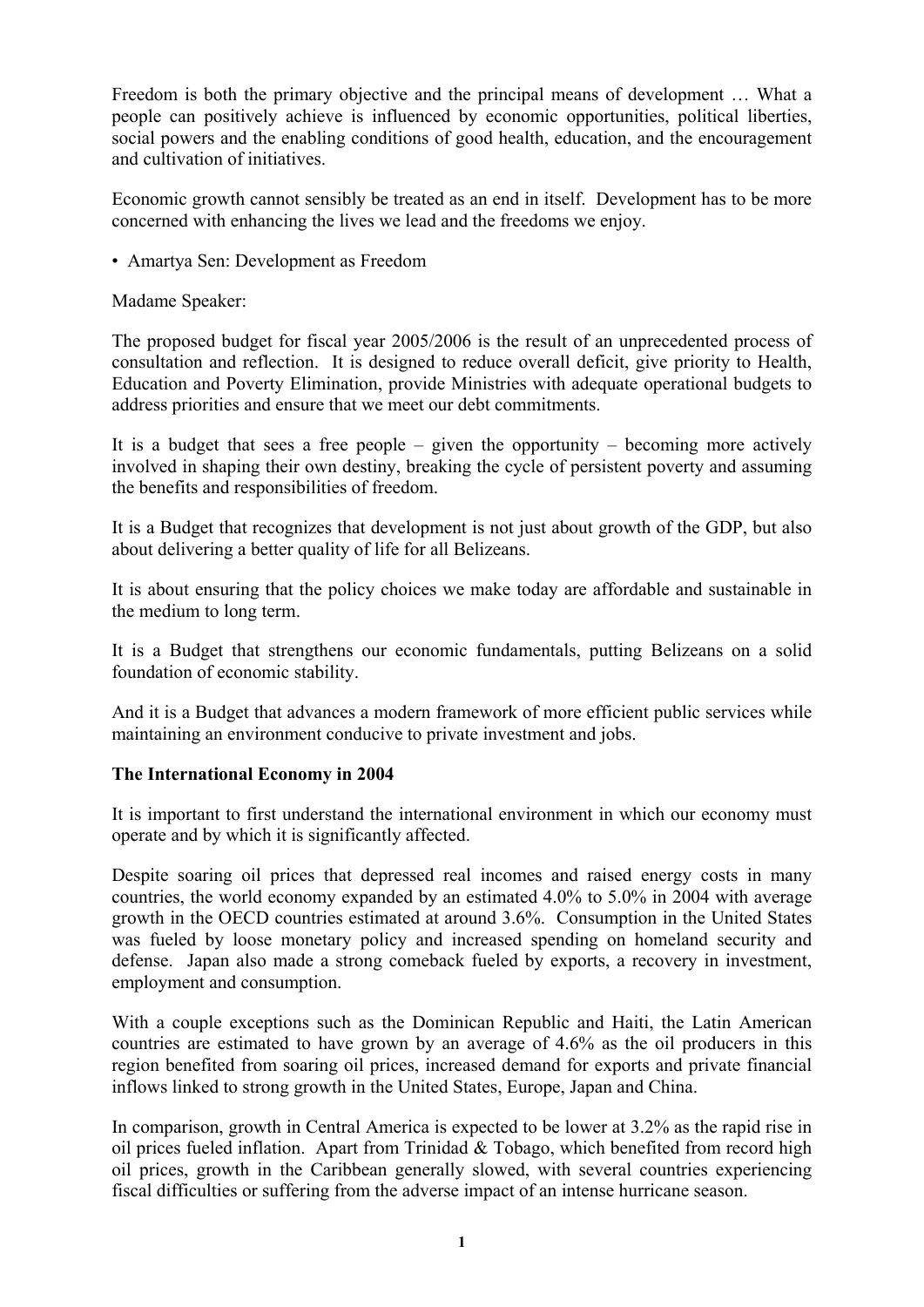International factors which had a significant impact on our economy in 2004 include the massive rise in oil prices and falling commodity prices which depressed earnings from domestic exports including: citrus, sugar, bananas and farmed shrimp. Although domestic production was significantly higher overall, earnings from domestic exports dipped by 0.9% to \$343.7million.

# **OUTTURN OF BELIZEAN ECONOMY 2004/2005**

#### **Real Sector Developments**

Belize 's gross domestic product [GDP] grew by an estimated 4.7% in real terms over the first three quarters of 2004 with production of all major commodities increasing except for molasses, marine products and sawn wood. Real GDP growth should be between 4% and 4.5% for the entire year.

Nominal GDP is estimated at \$2.247 **billion** in 2004.

#### **Sugar**

Deliveries of sugarcane for the 2003/04 crop-year increased by 7.1% to 1.15 million long tons largely due to favourable weather, greater efforts by farmers to maximize deliveries and higher yields from the BSI Cane Growing project. Improvements in operations and lower mud levels in the sugarcane contributed to an improvement in the factory's throughput. As a result, production of sugar rose by 11.6% to 116,515 long tons. Earnings f rom sugar exports increased by 12.7% to \$78.9 million as the higher volume of exports outweighed lower prices in the CARICOM and US markets.

# **Citrus**

Citrus deliveries rose by 25.4% to 6.4 million boxes with orange and grapefruit deliveries growing by 22.3% and 37.2%, respectively, in the 2003/04 crop-year. The surge in yields was attributable to good weather, increased usage of field inputs and the implementation of a Mexican Fruit Fly control program. Citrus juice output rose by 20.0% to 34.1 million pounds solid as production of concentrates and not-from-concentrates (NFC) increased by 20.1% and 17.8%, respectively. Citrus juice earnings shrank by 28.5% to \$39.2 million. Export volume contracted only marginally but export prices fell sharply in response to large global harvests and high inventories. The profit margin was further reduced as a result of increases in fuel and shipping costs.

#### **Bananas**

By the end of October, there were 6,135 acres under banana cultivation producing 65,927 metric tons of bananas- an increase of 5.4% over production in the comparable period of 2003.

While banana exports rose by 7.2%, receipts stood at \$49.7 million, only a marginal increase over last year as downward pressure on prices led to a 4.6% fall in the average price per box.

# **Marine Products**

Producers of marine products also experienced the impact of lower prices. Export e arnings fell by 4.2% to \$98.2 million largely due to the sharp fall in the price of farmed shrimp. While farmed shrimp exports declined only marginally, a sharp fall in the average price per pound of farmed shrimp occurred as a result of increased competition from Asia and South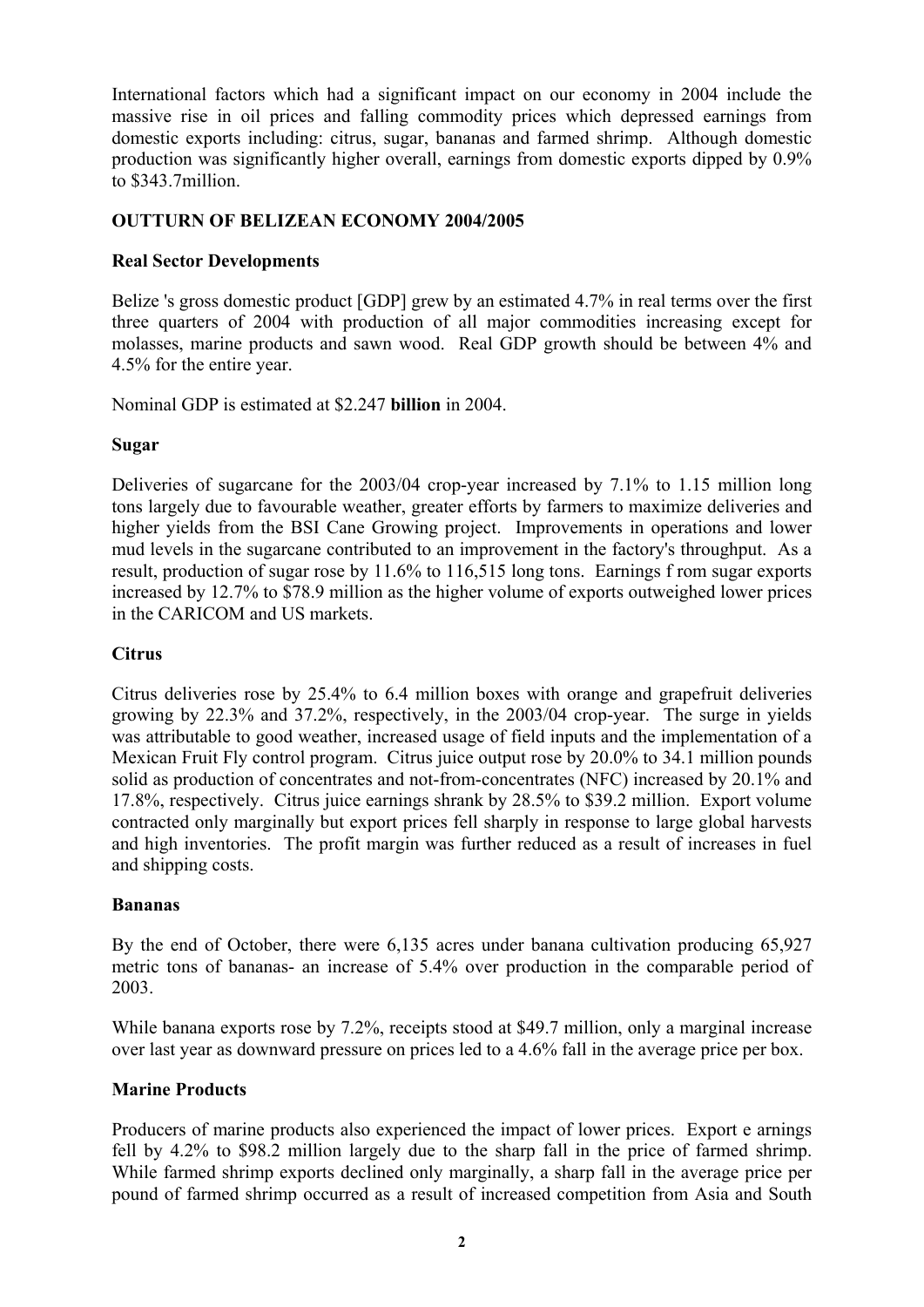America .

# **Tourism**

The tourism industry continued on its path of strong growth in 2004 with visits by stay-over tourists and cruise ship visitors rising by 6.0% and 62.8%, respectively. By the end of October, 175,035 stay-over visitors had been recorded and cruise ship passenger arrivals totaled 569,642.

# **Consumer Prices**

Higher international oil prices were significant in pushing up the domestic price level. Between August 2003 and August 2004, the **Consumer Price Index** rose by 3.4% with yearon-year prices increasing across all major commodity groups except for *'Personal Care'* . Higher acquisition costs for butane, diesel and gasoline products caused the largest growth in prices to be recorded in *'Rent, Water, Fuel and Power'* at 6.2%, followed by *'Transport and Communication'* at 6.0%.

# **Monetary Sector Developments**

The broad measure of money supply (M2) rose by 13% during 2004 driven mainly by an expansion in net domestic credit to both the private and public sectors.

While there was a small contraction in savings deposits, demand and time deposits grew by 12% and 19%, respectively. Increased competition among the commercial banks led to a narrowing of the interest rate spread in the banking system to 8.7%. Interest rates on personal and other miscellaneous loans maintained a downward trend but rates on residential and commercial loans increased.

During 2004, net domestic credit expanded by \$176.9 million to \$1,325.4 million of which \$108.0 went to the private sector. Commercial bank credit to the private sector was largely dominated by loans for real estate, construction and the private utilities.

The net foreign assets of the banking system registered a contraction of \$20.1 million to \$113.2 million at the end of December.

In order to reduce pressure on the foreign reserves, the Central Bank, on December 1 st , 2004 , instituted a 1.0% increase in the cash and secondary reserve requirements of the commercial banks. The necessary statutory instrument was also signed to eliminate the comingling of offshore and domestic deposits and avoid the artificial expansion in statutory liquidity that results from such co-mingling. At the end of December, official international reserves stood at \$130.9 million, equivalent to 1.7 months of imports.

# **Balance of Payments**

The trade deficit narrowed by 12.7% to \$301.8 million at the end of October, notwithstanding the contraction in export earnings, as imports fell by an even greater amount. Tourism earnings boosted service sector earnings by 51.9% to \$167.4 million also contributing to improvement in the current account.

During the first nine months of the year, the current account deficit of the balance of payments contracted by 17.4% to \$195.7 million.

This deficit was financed by the \$155.7 million surplus on the capital and financial accounts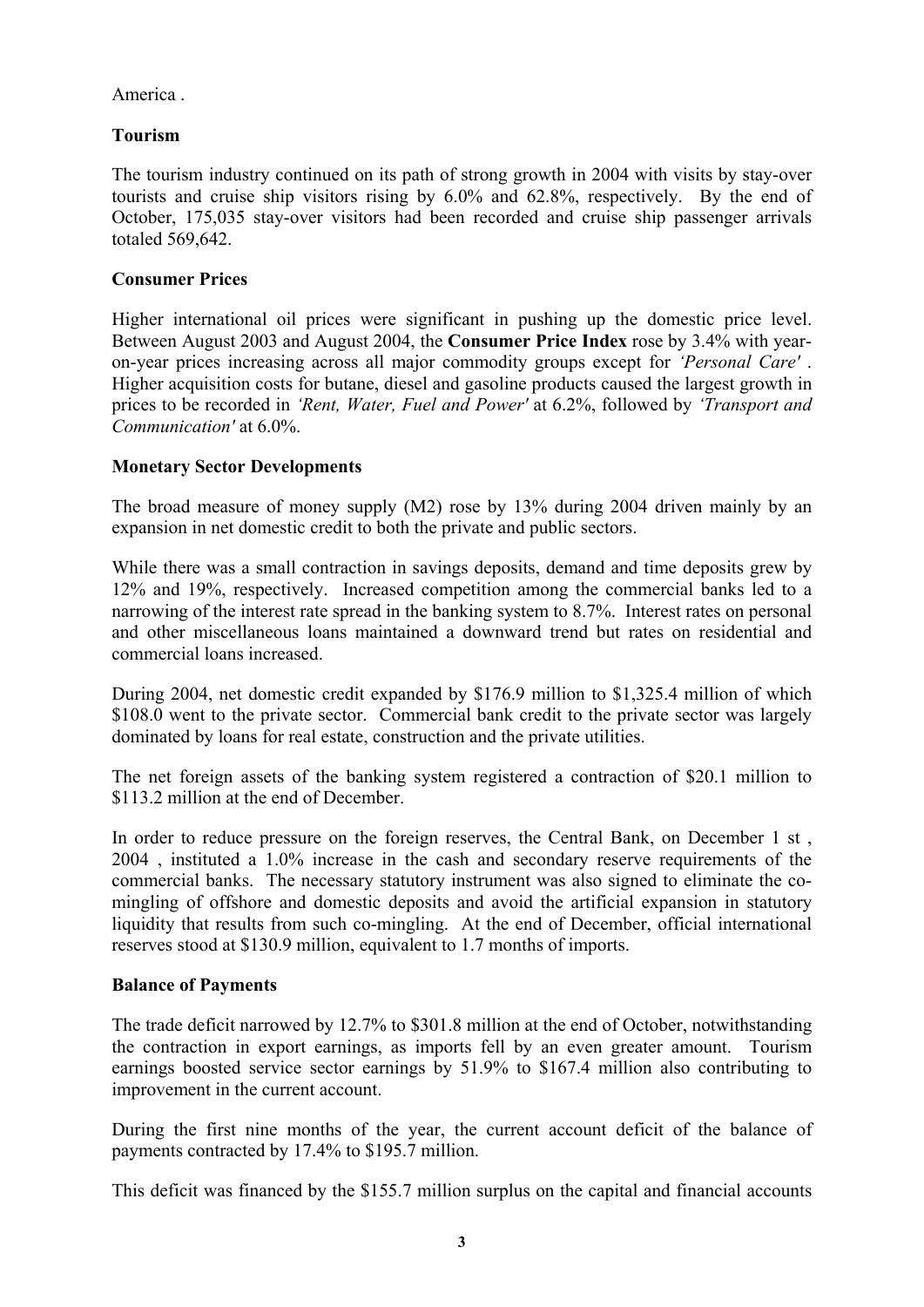and the drawing down of reserves by \$46.7 million. The surplus on the financial account amounted to \$147.7 million, reflecting the positive impact of foreign direct investment inflows which were partially offset by debt repayments. Foreign direct investment amounted to an estimated \$254.8 million in 2004.

# **Public Sector Finances - Review of 2004/2005**

The budget that was brought to the house last year anticipated strong economic growth and set out to rebalance that growth to ensure that all would benefit from it.

The budget could not have anticipated that oil prices would have risen to unprecedented heights with immediate impact on the cost of both public and private sector activities.

It also could not have anticipated the impact on the international **financial** markets of the oil price increases, the continued conflict in Iraq and uncertainties associated with the US elections. These factors, and others, led investors to shy away from emerging markets like Belize and frustrated our initial efforts to re-finance impending foreign debt obligations.

This refinancing was a critical component of the fiscal and debt management effort which underpinned the 2004/2005 budget.

Belize is a member of the international community of nations and a party to the various institutions that govern the global system, including, of course, the international financial institutions [IFI's]. The views of these institutions affect the stance of the international financial markets to countries like Belize . The information published by the IFI's factors into the advice that global investment managers give to their clients. It is therefore important for us to have good working relations with the IFI's.

We took the opportunity presented by the Annual Meetings of the World Bank and the IMF held in October 2004 to update the IFI's on the strategic changes the Government of Belize was making in the management of the public finances and the public debt and to invite them to Belize to review and comment on our strategies and to present their own views on Belize's fiscal and debt performance.

The IMF, World Bank, CDB and IDB came to Belize on a joint mission at the beginning of November 2004 and engaged in broad consultation with government officials and other stakeholders. At the end of their mission, the IMF took the lead in presenting to the Government what they felt was a necessary set of policy actions to strengthen Belize's fiscal and external debt situation in the shortest possible time.

The IMF way would have had the Government of Belize imposing retrenchment, wage freeze and large increases in sales, business and excise taxes. The IMF way would have significantly lowered the income tax threshold to include many persons now currently exempted from income taxes.

The Government of Belize, however, decided to stick to its own program to improve collections of existing taxes and constrain expenditure growth before contemplating new revenue measures.

We set our fiscal consolidation and debt stabilization targets for the present fiscal year at: an overall fiscal deficit not greater than \$98.6 million or 4.7% of GDP and net international reserves of not less than \$184.6 million at the end of March 2005.

The results are before you today. We are doing well against our targets and expect that by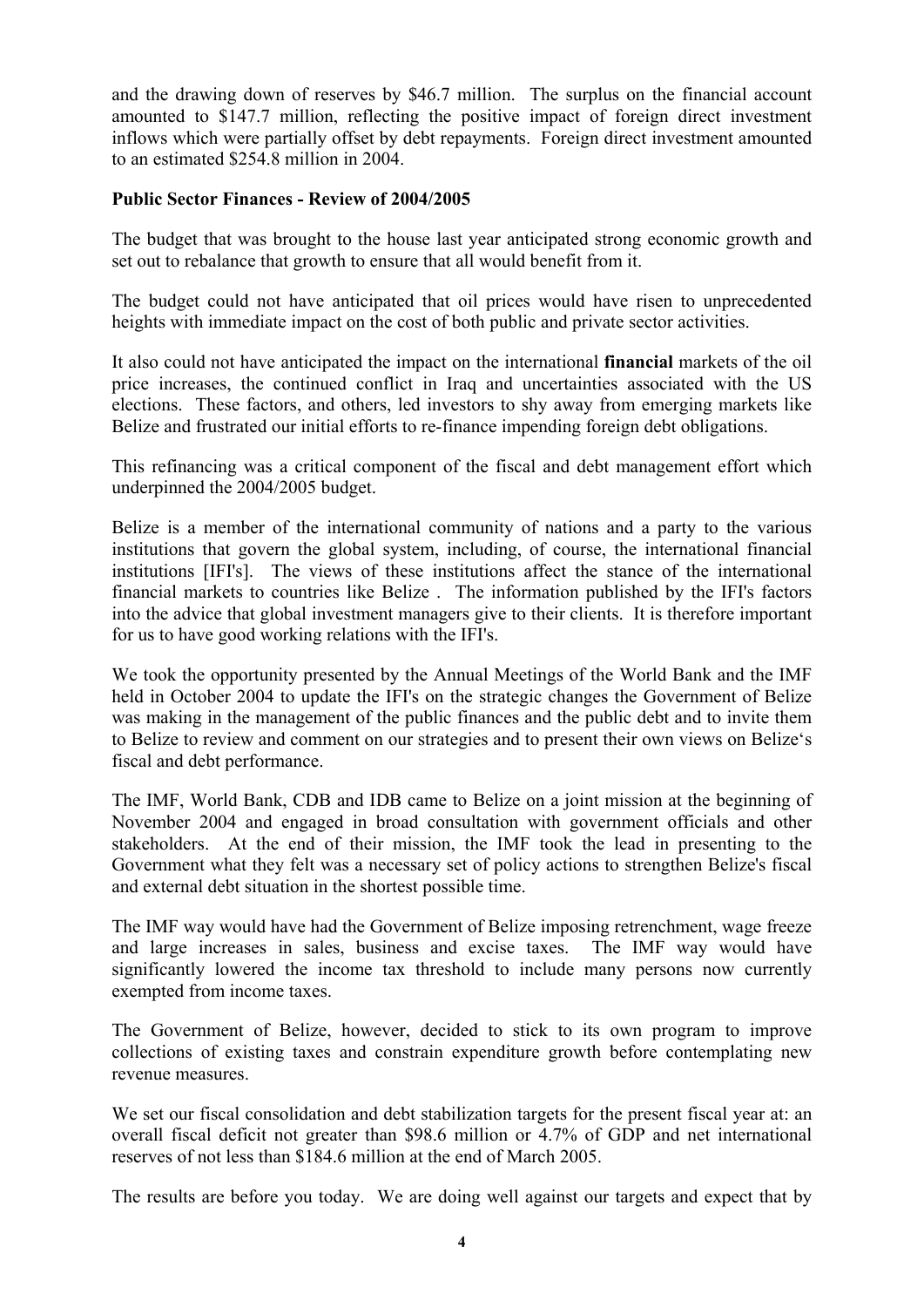the end of the fiscal year, we will have achieved them all.

#### **FISCAL PERFORMANCE 2004/2005**

Government operations are expected to result in an overall deficit of \$94.3 million with total revenue and grants of \$477 million and total expenditure of \$571.3 million. The projected overall deficit, at 4.2% of GDP is a strong improvement from an overall deficit of 8% of GDP in fiscal year 2003/04. This improvement is explained by a 7% reduction in expenditure and a 5% growth in revenue and grants.

Measured against our target, therefore, the performance is more than commendable. At 4.2% of GDP, our projected overall deficit is well within the target of 4.7%.

How are we achieving this?

#### **Revenue**

On the revenue side, performance for the full fiscal year 2004/05 will be boosted by the improvements in revenue collections beginning in November and the early impact of the revenue measures which will be set out below.

Recurrent revenue is expected to reach \$450 million by the end of the fiscal year.

Of this, \$410 million is tax revenue. Non-tax revenue is expected to amount to \$34 million. Capital revenue is expected to total 21.3 million and grants \$4.9 million. This is a decline from capital revenue and grants in fiscal year 2003/2004 reflecting the reduction in the sale of government equity/property and the completion of significant grant-funded Capital III projects.

#### **Expenditure**

Total expenditure for FY 2004/05 is projected to amount to \$571.3 million of which 78% is recurrent expenditure and 22% is capital expenditure.

Total recurrent expenditure is expected to reach \$447.8 million by the end of the fiscal year representing a 6% increase over the approved budget. This increase is due largely to increased allocations for debt servicing and pensions and increased fuel costs.

Over the course of the fiscal year, efforts aimed at containing staff costs and rationalizing goods and services continued.

Consequently, the actual expenditure on staffing is expected to be 0.6% lower than the approved budget and the expenditure on goods and services is expected to be 1.3% above the approved budget.

Capital II and Capital III expenditure is expected to amount to \$49.0 million and \$74.5 million, respectively. Capital II expenditure fell some \$3.3 million below the approved budget as some projects were cancelled or reprogrammed for completion in the next fiscal year as Government sought to contain the fiscal deficit this year.

The bulk of Capital III (foreign -funded) expenditure was targeted to education, health, poverty alleviation and infrastructural development.

The projected total expenditure on Capital II and Capital III projects of \$123.5 million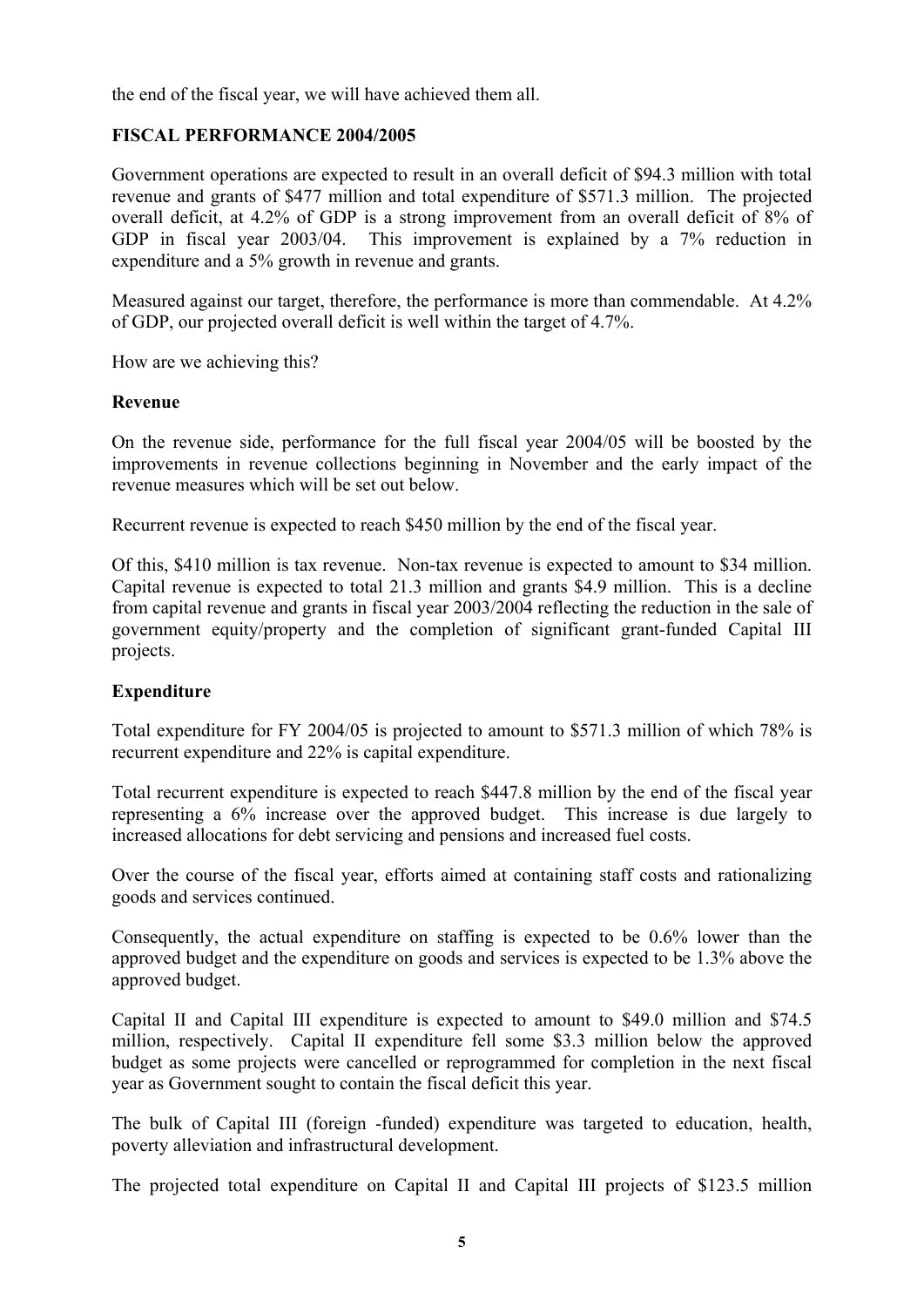represents a decline of \$31.6 million from total Capital expenditure of \$155.1 million in fiscal year 2003/2004.

Again, this reflects the implementation of Government's policy on expenditure control and improved financial management.

# **Public Sector Debt**

The public sector's total disbursed outstanding external debt as of November 31, 2004 stood at US\$ 968.8 Million [ 81 % of GDP]. This includes:

- the direct liabilities of the Government of Belize [US\$755.9 million]
- liabilities of the Financial Public Sector [US\$32.8 million]
- Government guarantees to privatized entities [US\$50.7 million]
- Government's contingent liabilities to the Financial Public Sector [US[\$31.2 million], and
- Government contingent liabilities to the private sector [98.3 million].

In this fiscal year we have taken a two-pronged approach to stabilizing Belize's public debt.

First, in the short term we have successfully re-financed those debts which required immediate heavy allocations for debt service and amortization payments in this fiscal year. While we were not successful in floating the US\$225 million dollar bond which we brought to the House at the start of the fiscal year, we have been able to successfully refinance facilities which were held with the Royal Bank of Trinidad and Tobago and with the International Bank of Miami.

This refinancing is the immediate aspect of our debt management strategy designed to stabilize the debt position and to place it in a longer term overall economic policy framework.

In the medium to long term, the Government of Belize has decided to limit further undertakings of commercial debt. Whereas in the past we have undertaken commercial borrowings to fund capital projects, any new commercial credit will be limited to refinancing existing commercial credit and boosting international reserves.

We are currently analyzing the possibility of a new US\$125 million facility that would allow the refinancing of a portion of Belize's foreign commercial debt and boost our international reserve position. We will in due course, once initial discussions with the financial advisers are completed, bring this facility to the National Assembly for consideration.

The ultimate aim of our debt management strategy is to make debt service manageable in terms of its call on both government revenue and foreign exchange reserves – both of which are required to meet debt service and amortization obligations.

# **Development Finance Corporation**

The Development Finance Corporation has been a central mechanism through which Government fueled post-hurricane reconstruction and economic growth during the past 6 years. During this period, the assets of the DFC expanded sharply as significant private sector investments were financed in the housing, tourism, agriculture, and services sectors. These investments were a major factor in the strong GDP growth experienced under this PUP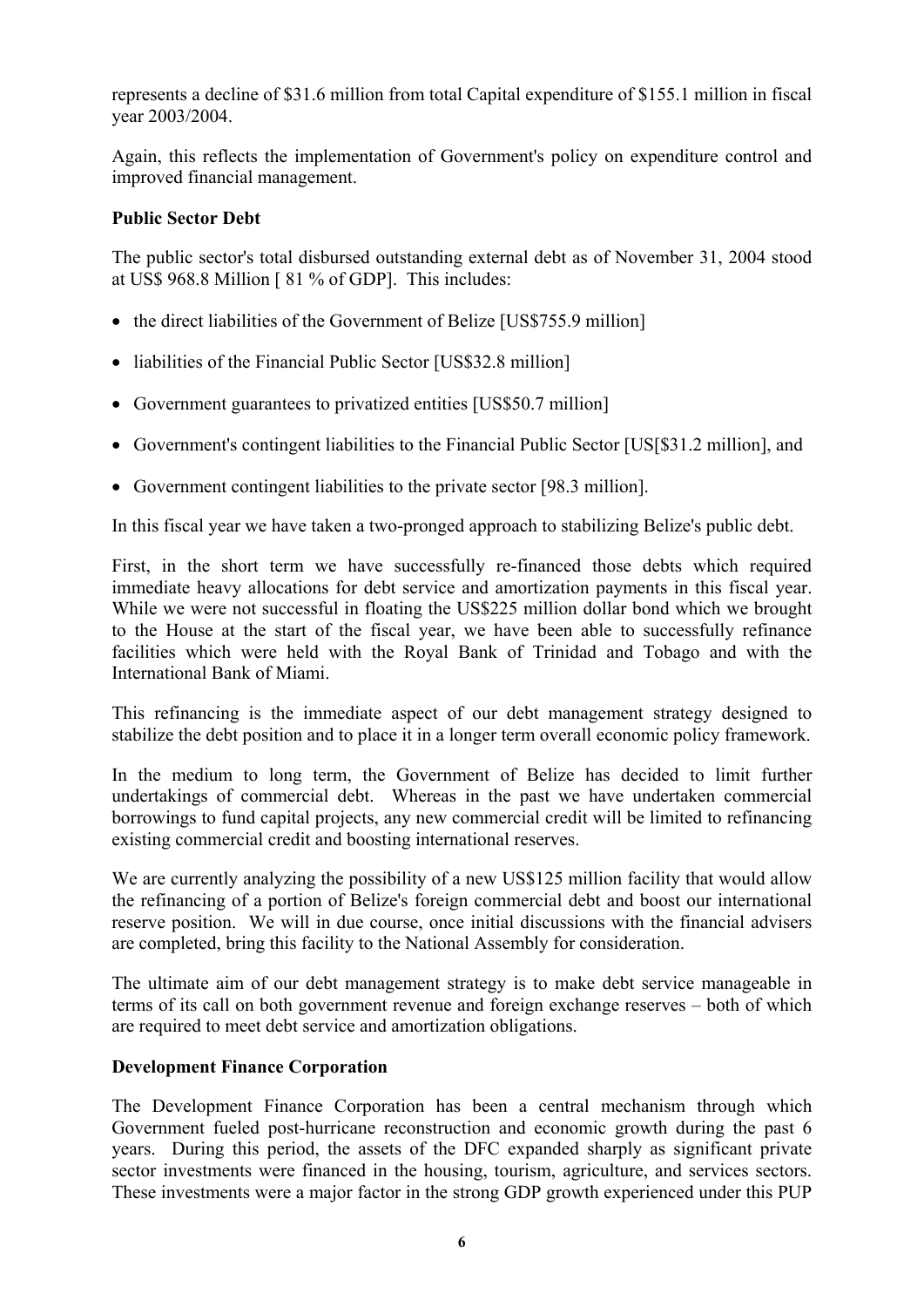administration.

As a consequence of the rapid expansion of the asset base of the institution, however, the quality of the assets has deteriorated, the loan recovery rate has declined and the number and value of loans in arrears has grown. In addition, the full cost of financing mobilized through asset securitization was not passed on to the borrowers. These factors have combined to place the DFC in the position of being unable to meet all of its current financing needs and having to call on Government for financial support.

The DFC, with the support of Government, is seeking to take corrective action. Late last year, Cabinet approved the liquidation of the assets of the DFC and work is underway to ensure an orderly liquidation in order to maximize income, while ensuring that the DFC can effectively pursue the asset liquidation process and the ongoing loan management processes related to the asset securitization transactions.

We expect, over the next several months, to receive technical assistance in this process from the IDB. It makes sense to keep the IFI's informed and involved for the simple reason that these are the institutions that have access to low-cost long-term development financing that Belize will need to access in the future.

# **MUCH HAS BEEN ACHIEVED**

Madame Speaker:

We all know the constraints we have faced during this fiscal year. But even in the face of these difficulties, much has been done to improve the lot of the Belizean people. A tremendous amount of life-enhancing work for the people throughout Belize has been accomplished despite the financial constraints.

This fiscal year, a substantial number of public sector projects have generated employment, furthered our national development goals and assisted in our poverty reduction efforts countrywide.

In the area of education, a new building was constructed for the Corozal Junior College , and another for the Agricultural and Natural Resources Institute in the Stann Creek District. Wesley College Sixth Form was constructed in Belize City and 14 new community preschools were built in rural communities across the country. The construction /rehabilitation of Centres for Employment training has commenced in Corozal Town , San Ignacio/Santa Elena and Dangriga.

More that 100 new classrooms were constructed countrywide, which significantly increased access at both primary and secondary levels. Government assumed payment of salaries for an additional 33% of pre-school teachers to support the expansion of early childhood education. An additional 100 full tuition scholarships to the University of Belize were granted, and increased grant assistance was provided to students for higher education in Belize and abroad.

In the area of culture, we inaugurated the Bliss Centre for the Performing Arts in Belize City and the Garifuna Museum in Dangriga. The infrastructure at our major cultural heritage sites were improved, including Caracol, Lamanai, Xunantunich, Altun Ha, Cerros and Cahal Pech.

In terms of infrastructure, the new Marine Parade Boulevard significantly eases the flow of cruise tourism-related traffic while modernizing the coastline of Belize City . The single lane Sibun River Bridge was replaced by a new double lane bridge. Eight miles of all-weather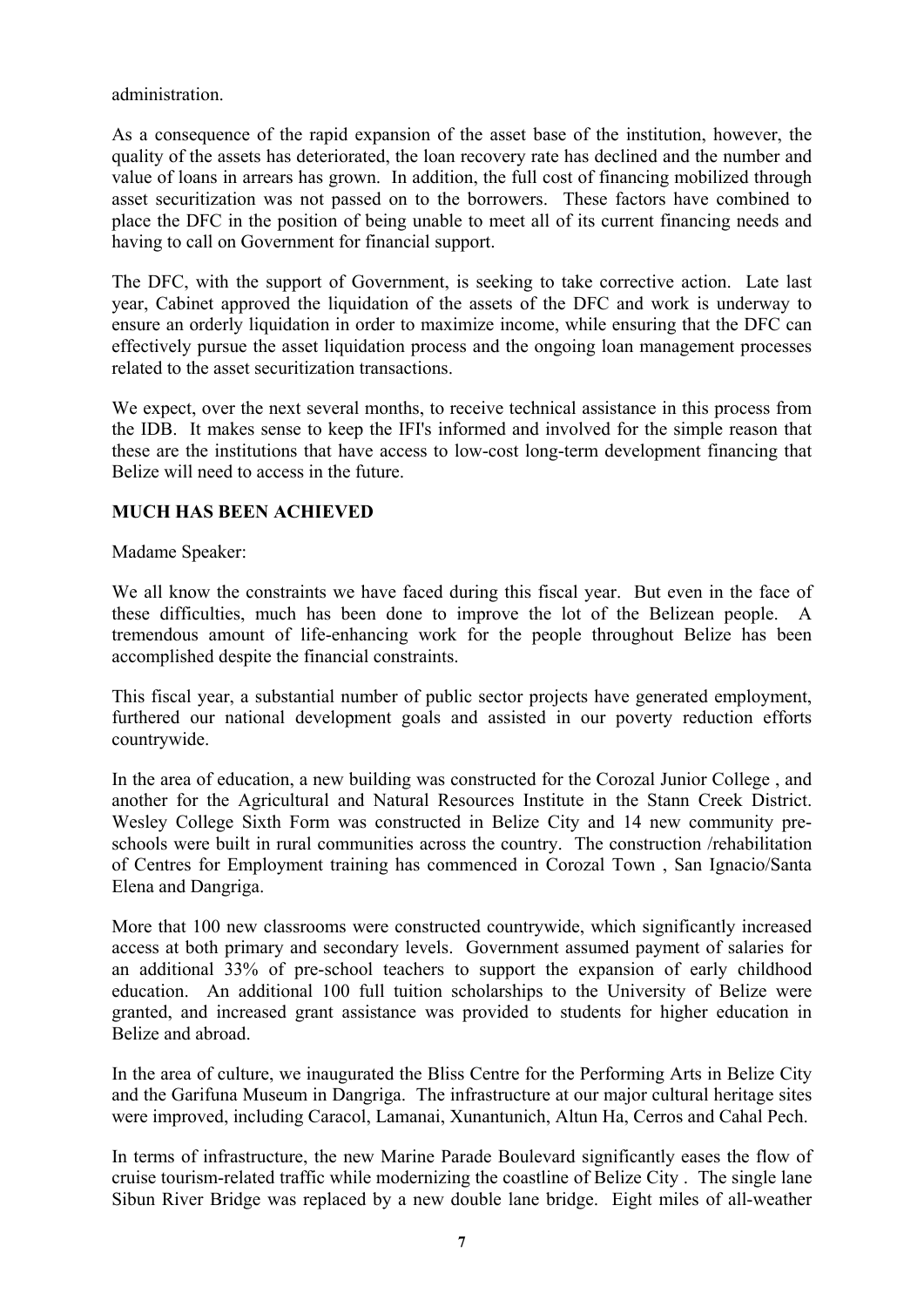road were completed to connect Dolores in the Toledo District to the rest of Belize . Municipal drainage projects and upgrading of streets were carried out in Dangriga and Punta Gorda.

The Caye Caulker airstrip is being reconstructed. The San Pedro Town Commercial Marina , designed to withstand hurricanes, was inaugurated. The Jordan bridge which spans the Moho River in the Toledo District was constructed and now allows the villages of Santa Teresa, Dolores, Mabilha, San Lucas, Corazon, Otoxha and Hicatee in the Toledo District all-weather access even at the height of the rainy season.

The road from Burrell Boom to Willows Bank was upgraded. Next week Thursday the Orange Walk Bypass will be inaugurated, a major development that will have a significant impact on traffic flows in Orange Walk Town .

In the rural communities, over 250 wells were drilled, hand pumps installed and another 250 wells disinfected.

Under our low-income housing program, construction has begun on over 200 houses and a special program commenced to provide houses at Mahogany Heights at repayments not exceeding \$200 per month, primarily for public officers.

The Ministry of Human Development initiated the implementation of the National Plan of Action for Children in the areas of health, education, HIV/AIDS, child protection and the family.

In the area of health, under the health sector reform project, major renovations were carried out on the Matron Roberts Health Center , the Cleopatra White Health Center and a second San Pedro Polyclinic, and a program of sustained maintenance of community health outposts countrywide was carried out.

Under the Social Investment Fund, over \$6.3 million was spent on ongoing important community projects that have a direct impact on the lives of poor people.

Some examples include:

- the Rudimentary Water System Projects in Monkey River, Cristo Rey, Yo Chen, Trinidad and the Rootsville Area of Lake Independence that brought potable water to over 500 households,
- the electrification of areas in the Red Bank, Steadfast, Maya Center and Hummingbird communities,
- a number of extensions to schools and day care centers in Belize City, Burrel Boom and Patchakan, and
- other projects related to skills training, starter homes and support for abused children.

Yes, Madame Speaker, much has been done for the people of Belize by this PUP government despite all adversities, and much more will be done with the support of the people in the coming years.

#### **Public Finance Reform**

This year's budget cannot be divorced from the public debate on public finance reform. The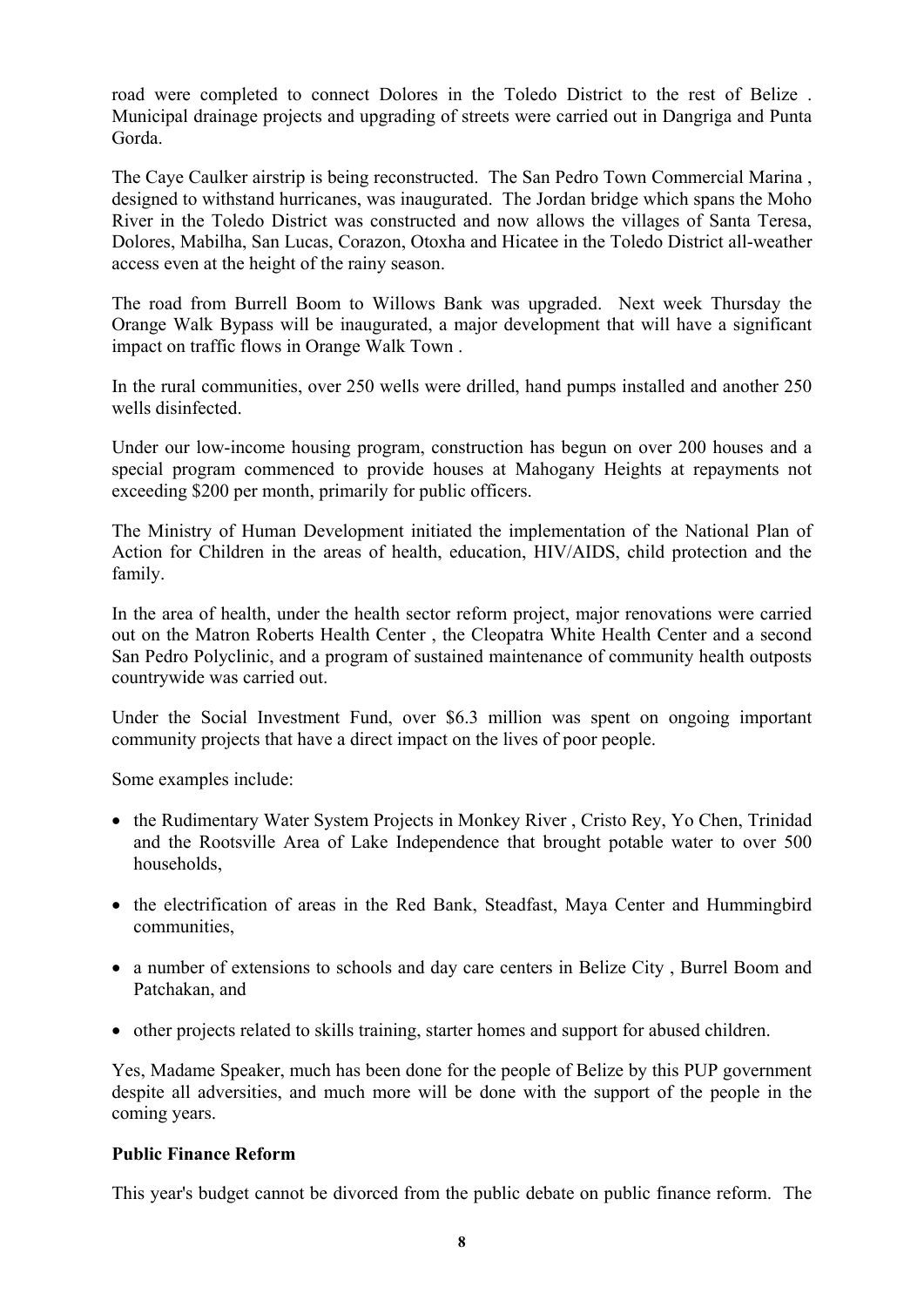case for it is compelling. I say so because since we are calling upon Belizeans to make sacrifices this year, then it is only right that the government demonstrates that it is administering public finances in a transparent and accountable manner and in the national interest.

On Wednesday, I unveiled an official government working paper on public finance reform. The paper outlines substantial reforms that are already underway as well as a number of reforms that the government will be embarking upon to enhance transparency and accountability in the administration of public finances. The paper has been widely disseminated and at the end of the public consultation process, the various reforms will be fully implemented.

One of the major pillars of this reform is the Finance and Audit [Reform] Bill which has already been introduced in this Honourable House. In deference to many requests from our social partners, we await their further suggestions to improve this Bill before attempting to take it through its remaining stages, and we ask them to move expeditiously on this matter so as not to unduly delay the passing of this important piece of legislation which will significantly improve governance of the people's resources.

#### **New approach to public finance and debt management**

To meet the challenges that face us, we in Cabinet have taken a new, focused and more consultative approach to fiscal and debt management. Cabinet established the Public Finance Committee, chaired by the Prime Minister and comprising several Ministers, which now has oversight of all matters in relation to public finances and public enterprises.

This committee has been meeting weekly to consider and formulate strategies to keep Belize 's public finances and public debt on track. The Committee meets regularly with our social partners, reports back to Cabinet on its findings and presents recommendations for consideration and decision by the full Cabinet.

The Public Finance Committee is supported and advised by a team of senior technicians from the Ministry of Finance and the Central Bank.

The work of this technical team has been instrumental to the deliberations of the Public Finance Committee and underpins the draft budget before you today.

# **Making consultation an integral part of the budget process**

In this process, we felt that it was important to re-invigorate consultations at two critical levels: nationally with our social partners and internationally with the international financial institutions.

We have held several meetings of the National Economic Council [NEC] and held other informal consultations with social partner organizations.

In this process of consultation, Government has provided an unprecedented amount of information to enable fruitful discussions. For the first time in the history of Belize , we shared with the social partners summary details of the Draft Estimates of Revenue and Expenditure even before laying these estimates before the National Assembly. We have taken into account, as much as possible, the proposals of the social partners in the proposed budget.

We have begun a consultative process that can grow and mature into one which forges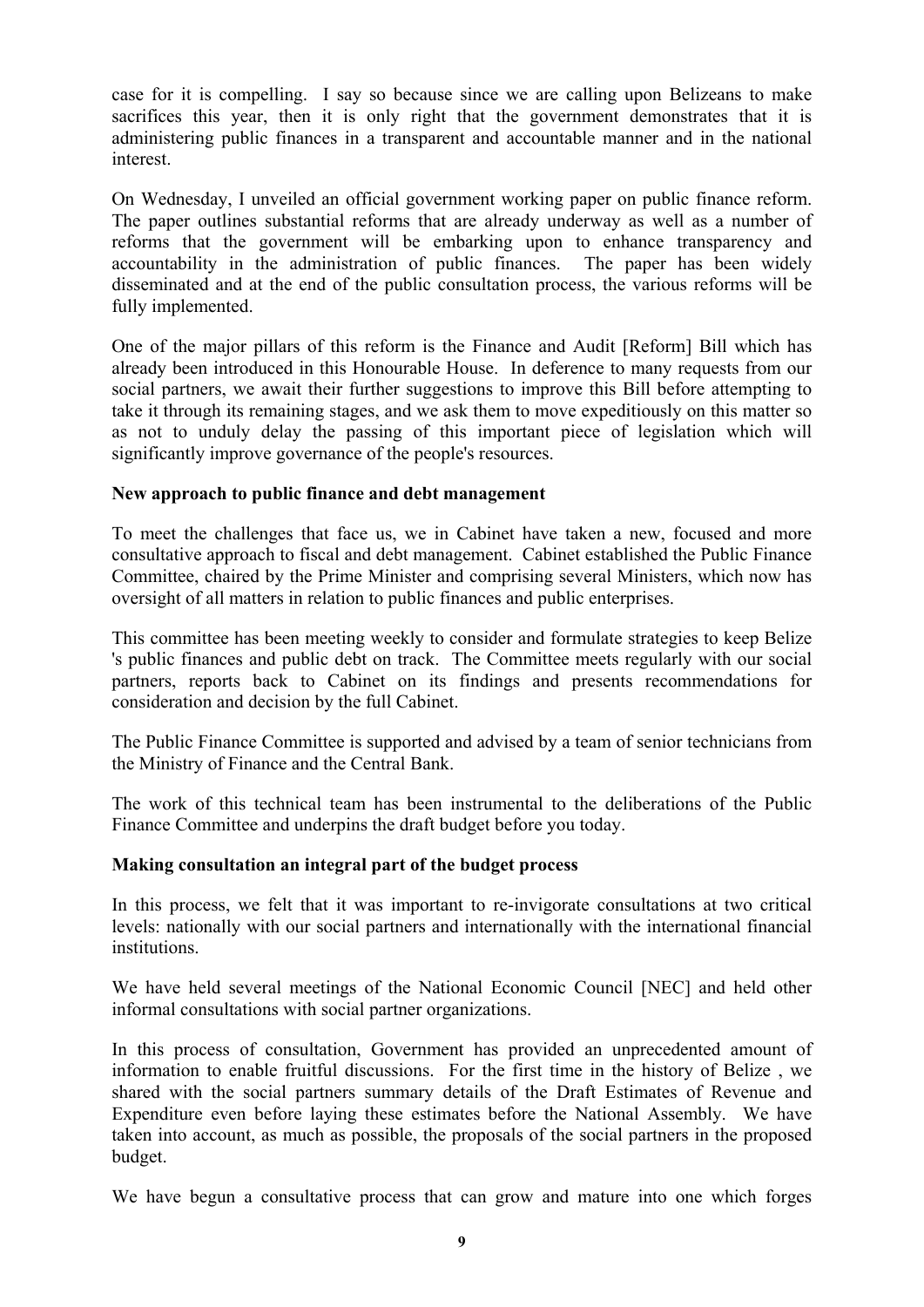consensus in the national interest. We are committed to continuing and strengthening this consultative process as we move ahead to implement our budget for fiscal year 2005-2006 and beyond.

We are guided by the fact that the budget process involves preparation, approval, execution and oversight. Consultations will continue, therefore, long after the debates are over and the budget is passed.

We will continue consultations within the National Economic Council to monitor the implementation of the budget and to evaluate our performance with a view to improving it. In this regard, we will conduct a mid-year review of budget implementation and share the results with the NEC and the public.

We have started a revolution -- the UDP administration never thought of it, or never dared implement it – and we will see it through, so that in preparation for next year's budget we will broaden consultations to include communities throughout Belize, so that it will become truly a People's Budget, not only for the people, as all PUP Government budgets have strived to be. But it will also become a budget **by** the people.

# **Proposed Estimates of Revenue and Expenditure 2005/2006**

I will now present the outlines of the expenditure and revenue proposals for the next fiscal year. Our proposals represent realistic targets designed to reduce the fiscal deficit and increase international reserves, while accomplishing the objective of improving the quality of life of all Belizeans.

The proposed estimates of revenue and expenditure for FY 2005/06 forecast an overall deficit of \$ 66.1 million or 2.8% of GDP. Total expenditures are projected at \$640.2 million and total revenue and grants at \$574.2 million.

We have managed to contain expenditure in the estimates by a painful process of containing the cost of government operations to the minimum while :

- providing adequate services to the people,
- continuing the effort to reduce poverty, and
- maintaining a climate conducive to economic growth and development.

This budget will therefore require all of us as Belizeans to respond in a rational manner, and with the necessary spirit of solidarity, to the challenges that face us.

Let us not forget how far we have come since 1998, as a direct result of the policies of the People's United Party Government.

In 1998 my government inherited a languishing economy with a mere 1.4% economic growth, a value added tax of 15%, tax on income of all those earning \$10,400 and above and a public service where 800 officers had been fired and no increments paid for two years.

We transformed the economy to one that averaged a 5% growth since 1998, replaced the 15% VAT with an 8% sales tax that had a long list of exemptions to benefit the poor, exempted all those earning \$20,000 and below from income tax, abolished the 5% tax on savings and modified the business tax by reducing most rates, except for professionals.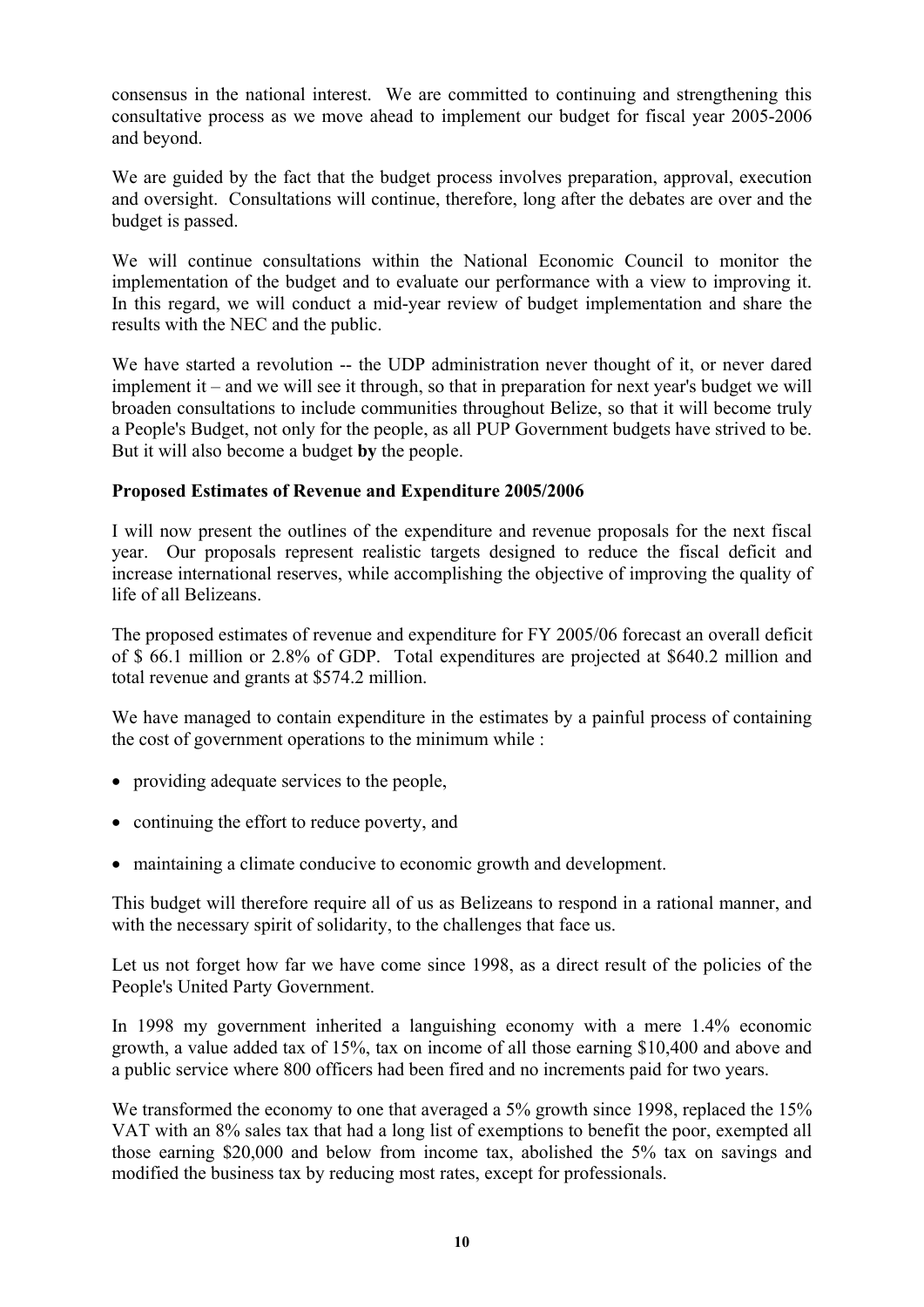#### **No to IMF retrenchment**

In clear distinction to the UDP government's treatment of public officers, we restored transfer grants, the rural hardship allowance, the commuting allowance, and the rent allowance for school principals, all of which had been taken away under the UDP.

The wages bill for public officers which stood at \$128.8 million in 1998 today stands at \$225.5 million and, along with pension payments, accounts for 52% of government's recurrent expenditure. Under this government, public officers have continued to receive annual increments in an unbroken fashion.

The IMF says this is too much and calls for no increments to be paid and for retrenchment. But the PUP Government says "No" to retrenchment.

At the same time, we must frankly acknowledge that the high percentage of government spending devoted to paying salaries is clearly a ground for serious criticism. This is a matter that must be kept under constant review along with our social partners.

#### **Keeping our commitment to public officers and teachers**

Since signing the Collective Bargaining Agreement with the public officers and teachers in February of 2003, we have honored our commitment to raise the salaries of junior and senior public officers by 5% and 8%, respectively. We have thus raised public officers' salaries as well as the amounts paid to pensioners twice in two successive years, which cost the public purse many millions of dollars. We intend to honor the final increase under this agreement, but we ask the unions to join the national effort of working to reduce the fiscal deficit and focus the resources on the priorities of health, education and poverty elimination.

We think this is a very reasonable request considering the benefits that have been enjoyed over the past six years. After consultation with the respective Unions, therefore, we propose that the agreed increases in salaries for all public officers, and the increases for pensioners, be staggered over the next 3 years beginning July 2005.

And, with due regard to the interests of all Belizeans, and especially of the working poor, we must insist that the system of meritocracy contemplated by the Collective Bargaining Agreement be expeditiously implemented so that any increase in salary is based on proven performance in providing better service to the people.

And speaking of our working poor, it cannot be right that so much of our scarce resources are spent on employees whose pay far exceeds the minimum wage and that no provision is made for those who work so hard for a minimum wage that does not provide them with a living wage. I have therefore instructed the Minister of Labour to speed up the process of the current consultations being carried out by the Labour Advisory Board and to ensure that as soon as practicable the minimum wage is raised to an appropriate level.

At the same time, in the spirit of sharing the burden, members of my Cabinet have agreed to take a 10% pay cut, and I am asking all members of the National Assembly to do likewise in a spirit of solidarity.

The increase in pay for public officers reduces significantly the amount of money we have to spend in projects benefiting the Belizean people, so we need to prioritize and ensure that every dollar is well targeted and well spent.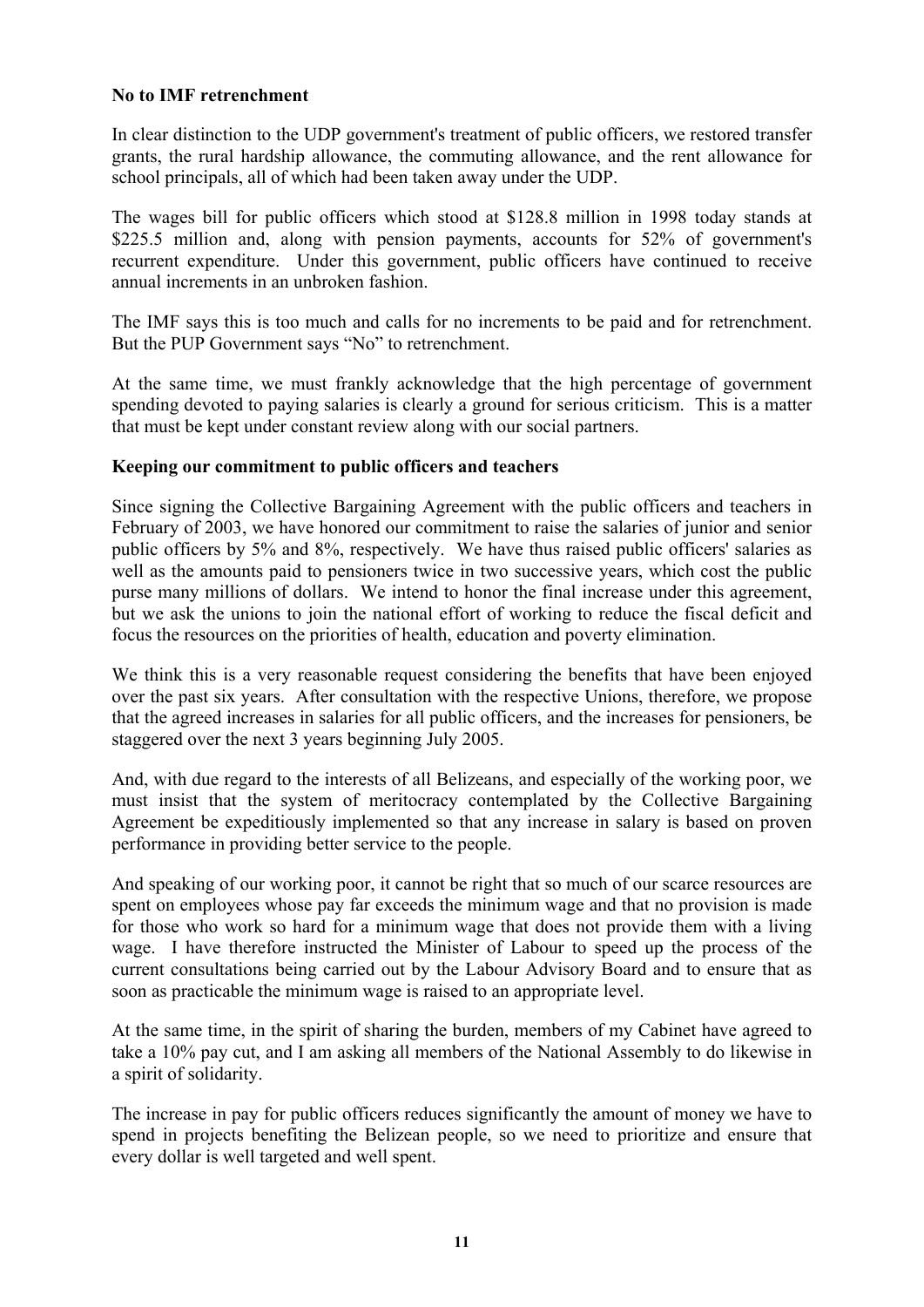# **IMPROVING THE LIVES OF PEOPLE**

# **Estimates of Expenditure**

The proposed Estimates of Expenditure give priority to Health, Education and Poverty Elimination and provide all ministries with adequate operational budgets.

Total proposed expenditure of \$640.2 million includes:

- \$493.7 million [77.1%] in recurrent expenditure, and
- \$146.5 million [22.9%] in capital expenditure.

Of the total recurrent expenditure:

- \$225.0 million [45.6%] is for personal emoluments,
- \$118.4 million [24%] is for debt servicing,
- \$34.6 million [7%] is for pensions and gratuities, and
- \$115.8 million [23.5%] is for goods and services.

Total outlay on Capital II projects is proposed at \$80.8 million and on Capital III, \$65.8 million.

In addition, a total of \$100.6 million is proposed to cover amortization which comes due in 2005/2006.

Madam Speaker, I will now highlight some aspects of proposed expenditure that focus on the key priorities of my government.

# **Health**

Government's expenditures in the health sector for Fiscal Year (FY) 2004/05 is projected to amount to \$50.9 million, including expenditures on Health Sector Reform and on furthering the national HIV/AIDS Strategy. The proposed estimates for FY 2005/06 will see expenditure increasing to \$61.5 million including accelerated implementation of the Health Sector Reform project and the national HIV/AIDS strategic plan.

In relation to the latter, significant counterpart funding is being provided against external grants which are being mobilized through the National AIDS Commission and other agencies to strengthen the national fight against HIV/AIDS.

Very significantly, in the context of Health Sector Reform, we propose to roll out the National Health Insurance system to begin to benefit, in the coming financial year, the people of the southern districts.

# **Education**

Government's outlays on primary and secondary education is expected to total \$128.4 million for FY 2004/2005. The estimates for FY 2005/06 envisage an increase to \$152.6 million. This includes an increased allocation for pre-schools, more than \$67 million in funding to primary schools, and \$30 million to secondary schools. There are also significant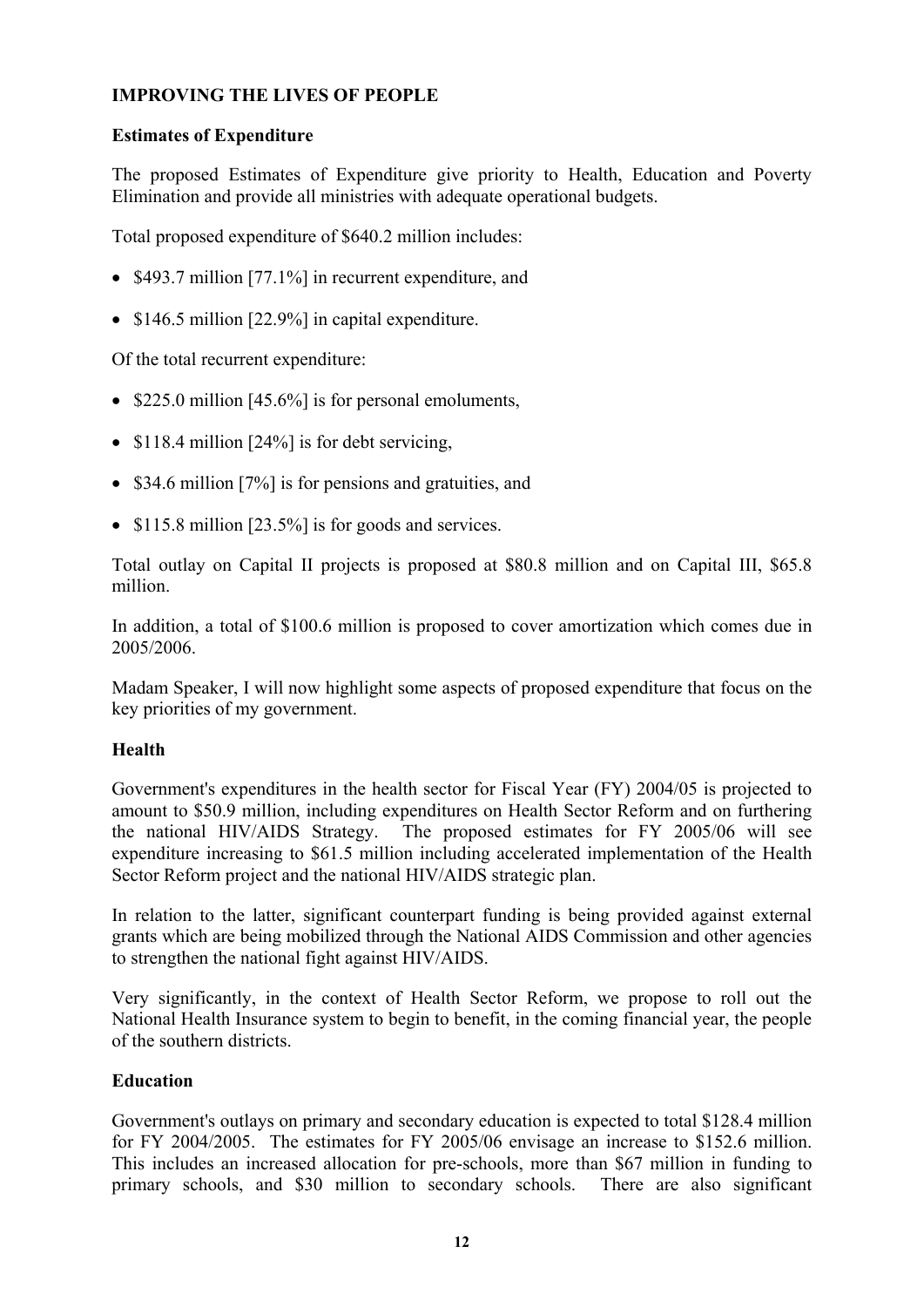expenditures on construction of Centers for Employment Training (CETs). A significant part of this investment is recurrent in nature as GOB provides financial support for teachers in primary, secondary and tertiary level schools throughout the country. Seven million dollars has also been provided for the University of Belize .

# **Poverty alleviation**

The Social Investment Fund [SIF] is the primary agency through which the Government implements projects which impact positively and directly on the lives of Belizeans struggling with poverty.

In fiscal year 2005/2006 total Capital III expenditure through the SIF is proposed to include :

- \$5.1 million from a concessional loan from the CDB which was signed in fiscal year 2004/2005 but should commence active implementation in 2005/2006
- \$6.2 million in grant funding from the CDB under its Basic Needs Trust Fund
- \$4.1 million in grant funding under the Commonwealth Debt Initiative

In addition, Government is providing \$4.3 million from local resources to the SIF, to meet counterpart contributions for the foreign funding and to meet the operational expenditures of the SIF.

SIF funding is targeted towards basic health, education, water and sanitation and road infrastructure in poorer rural and urban communities.

# **Maintaining and expanding social and economic infrastructure**

We are cutting back expenditure on non-essential infrastructure, but we are ensuring that critical elements are provided for. A total of \$26.9 million is allocated in Capital II and Capital III for expansion, maintenance and upgrade of economic infrastructure. This includes:

- \$3.1 million for maintenance of bridges, roads and drainage in villages and rural communities and municipalities
- Over \$11 million for other roads including the Placencia Road , the Blue Creek to Orange Walk Road and the Southern Highway
- \$2.0 million for basic infrastructure projects for poverty alleviation on South Side of Belize City. This is expected to be channelled into addressing the problems of drainage and sanitation, expanding potable water and electricity.

# **Maintaining Internal and External Security**

Government's promise of maintaining internal and external security was fulfilled in FY 2004/05 with outlays of \$62.6 million. This included the strengthening of sections of the Police Department, like the Police Dragon Unit and the National Crimes Investigation Branch, as well as improving immigration services and providing for the prison system.

The estimates for FY 2005/06 envisage outlays of \$64.3 million on the internal and external security of Belize . Of the proposed allocation, an estimated 62% will be for the Police and 32% for the BDF. We are also providing for the startup of the Coast Guard. And we are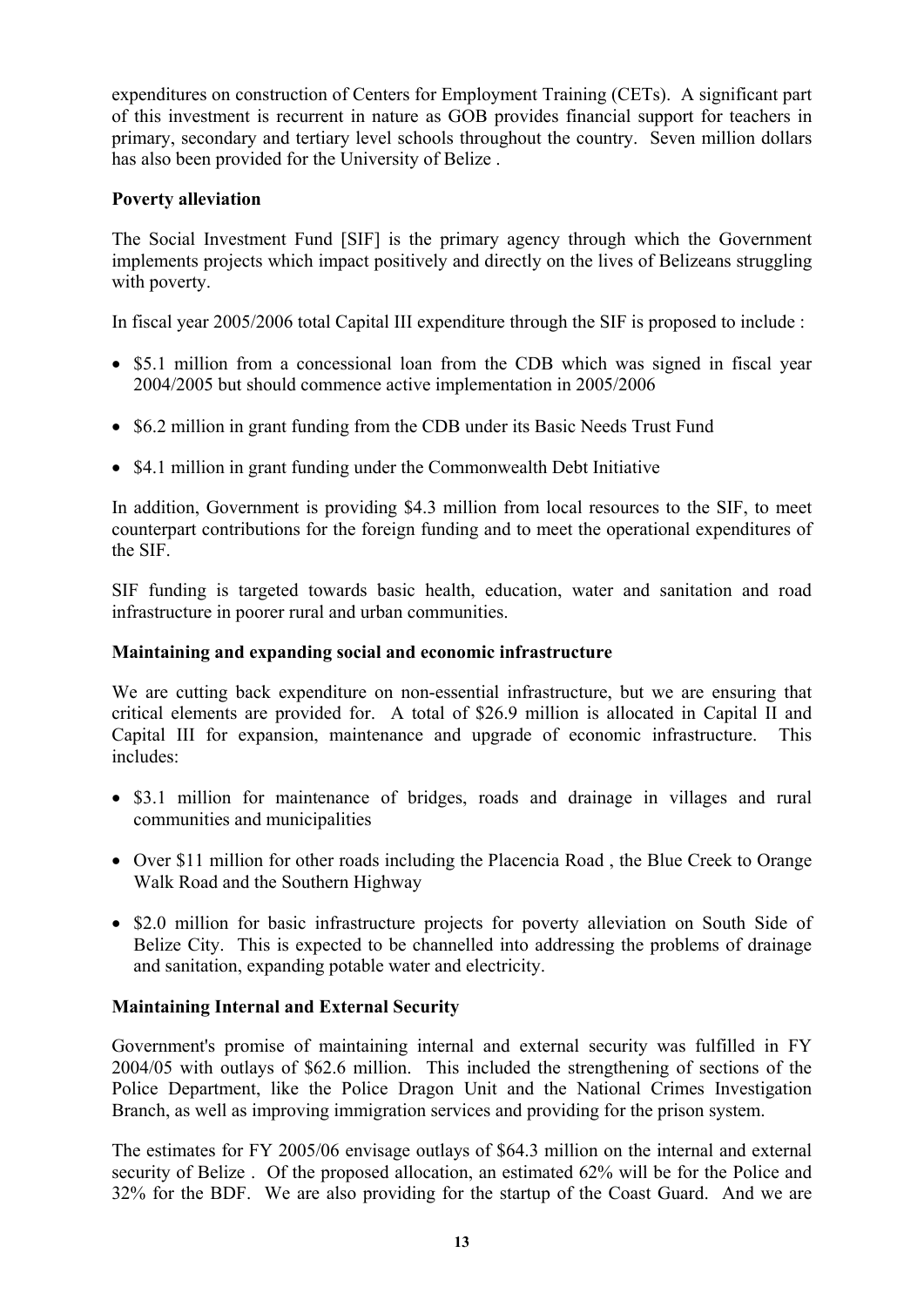doing so in a pragmatic way. Rather than seeking to add significantly to our personnel and capital costs, we are proposing to set up the Coast Guard by bringing together the existing agencies to pool available resources. In this way, we will be able to keep additional costs only to those strategic elements that are not currently available.

# **Control of Public Expenditure**

Even as we set out this plan to focus our efforts on the social and economic needs of our most vulnerable, we are continuing our efforts to control and better manage the public finances.

With this budget, we are implementing our decisions to reduce expenditure on foreign representation. We are reducing foreign representation by closing several embassies and consulates and streamlining human and financial resources in the remaining.

We are eliminating expenditure on new non-essential infrastructure.

We are implementing new strategies to control expenditure on high cost goods and services, especially fuel and telecommunications services.

We are providing no funds to acquire new vehicles this fiscal year – the public service will use existing vehicles as efficiently as possible in support of efforts to provide the services which the people of Belize demand, need and indeed pay for through taxes. This will mean firm implementation of policies already in place in relation to access and use of vehicles, particularly, but not limited to the use of vehicles for commuting to work.

We are seeking to improve internal controls by ensuring compliance with existing regulations and strengthening those which need to be strengthened.

# **The Financing Gap**

On January 6, Government for the first time in Belize 's history, and in the new spirit of consultation with our social partners, shared the summary of the draft budget even as it was in preparation. We did so in order to facilitate meaningful discussion of strategies and to receive proposals from the social partners to close the financing gap. In these consultations we heard the views and received a number of very useful suggestions on closing the gap.

At the time of those discussions, the projections for the upcoming year included:

- Total revenues and grants of \$511.4 million,
- Total expenditures of \$655.8 million,
- Overall deficit of \$144.45 million.
- Amortization of \$120.1 million, and
- Financing gap of \$264.5 million.

As we said to our social partners, clearly this financing gap needed to be closed, whether by reducing expenditures, raising revenues and/or new borrowings.

Following our consultations, we continued to fine-tune the proposed budget and through a combination of expenditure reduction and revenue measures, have reduced the projected financing gap to \$166.7 million as reflected in these estimates.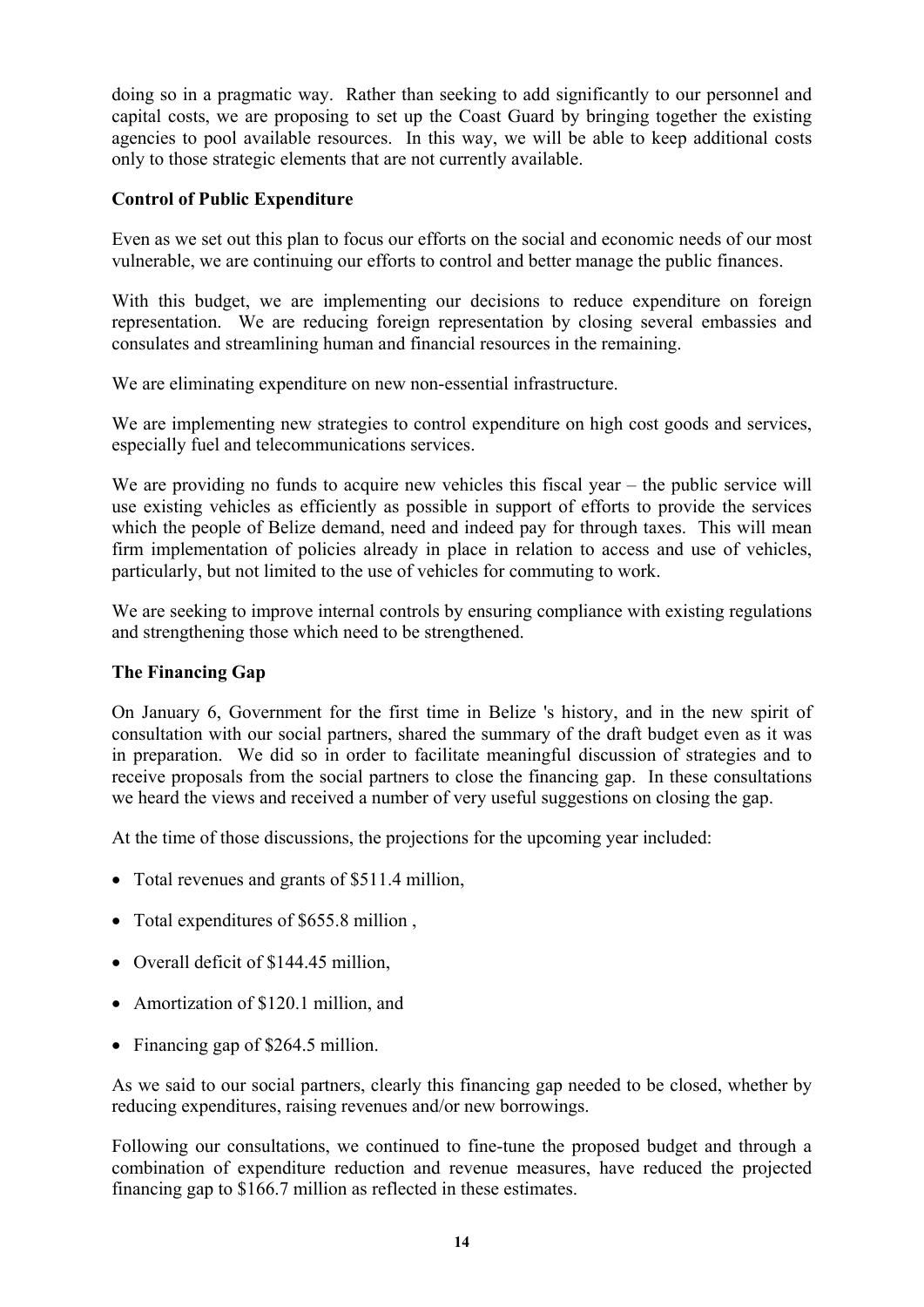Total expenditure was reduced by \$15.6 million cutting across both recurrent and capital expenditures.

We also subtracted, from the provision for amortization, the sinking fund set aside for certain debt repayments which become due in 2005.

Total revenue **and grants** were increased by 62.8 million.

The net result of the changes made after our consultations with the social partners is as follows: the financing gap for fiscal year 2005/2006 is estimated at \$166.7 million including:

- A recurrent surplus of \$52.6 million
- An overall deficit of \$66.1 million
- And amortization of \$100.6 million.

We have hard choices to make here: after having cut the projected expenditure to the bone, consistent with our social and economic priorities, and taking into account the increases in pay to public officers, we faced the need to raise revenue to ensure that we could bring the deficit to below 3% of GDP.

I am in total agreement with our social partners when they insist that we must significantly improve our revenue collection record, so that we can reduce the need for any new revenue measures. We have already taken some measures, particularly with regard to Customs Duties, Land Taxes and Business Taxes and we are examining all the suggestions in this regard made by our social partners.

We have also engaged our international partners, and particularly the IDB, which has a mission in Belize this week dealing with best practices in both revenue and expenditure management, to assist us in improving our revenue collection in all areas, but particularly in the customs department.

And here we have to be frank and open with our people. It is a belief shared by government and all our social partners that millions of dollars of revenue that we desperately need to implement our pro-poor policies are lost because people corruptly evade paying taxes.

Consider that those who evade customs duties, for example, are twice robbing the people: first by denying them the revenue required for their essential services such as education and health, and secondly by charging them for the uncustomed goods as if they had paid the duties. The evasion of taxes directly affects the poor people by depriving the government of monies to carry out poverty alleviation programmes.

It is equally unacceptable for those individuals to refuse to pay legitimate taxes such as the land tax, which fell short by \$16 million in the current financial year. It cannot be right that those who own thousands of acres of Belizean land, the legitimate patrimony of the Belizean people, should refuse to pay their taxes, which really are quite small compared to the great wealth represented by these lands.

We cannot allow these big landowners to get away with that, for the effect is to place a greater burden on those who can least afford it. We will vigorously enforce the land tax laws, and once again I ask those who have been evading the tax, or refusing to pay it, to change their attitude and contribute fairly as they should to the development of our country and our people.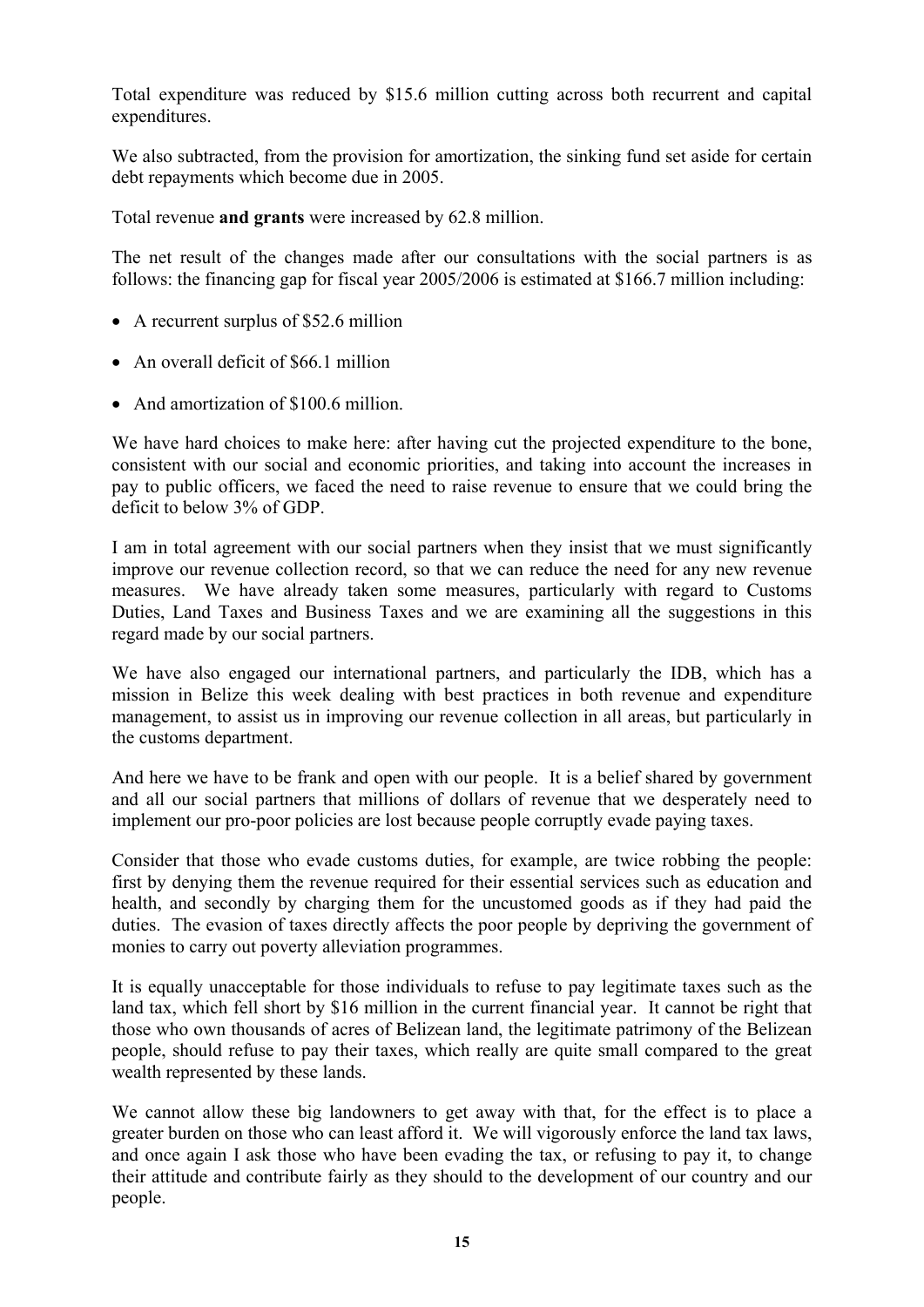But it is wishful thinking to believe, as some of our social partners argue, that merely improving our collections on current taxes would close the finance gap. Regrettable as it is, and as much as it goes against the grain of a PUP government that is noted for having significantly reduced taxes over the past six years, we have to face the hard reality: new revenue measures are necessary.

# **New Tax Measures**

In deciding on what revenue measures to propose, we have necessarily been guided by matters such as the effectiveness of a particular tax and the ease of collecting it. But above and beyond such practical considerations, I have been guided by the principle I stated in my New Year's message: that those who have benefited from the impressive economic growth of the past six years will agree with our policy that the burden of any new taxes should not fall disproportionately on the shoulders of the working poor.

In this context, the easiest tax to raise to get the quickest and surest return is the general sales tax, which is why the IMF recommends that we raise this tax, currently at 9%, by three percent, to make it 12%. But even though a large number of the items purchased by poor people are already exempt from this sales tax and will continue to be exempt, this is the tax that would most directly affect many ordinary Belizeans. **I am happy to announce, therefore, that we do not propose to raise this sales tax at all.** 

There is **another** sales tax in the higher bracket of 13% for a very limited number of goods which impact mostly on those who are better able to afford such items - which we propose to raise to 14%. We will also move some goods that are clearly luxury items, such as private luxury boats, into this bracket. Let those who can best afford to pay taxes, bear their appropriate share of the burden.

For this very reason, we are proposing an increase in various business taxes. These are taxes that should be absorbed by the business people and not passed on to the consumer, and the relevant government agencies and consumer activists will, I am sure, be vigilant to ensure that this is the case and that they will expose any attempt by business to pass this tax on to the unsuspecting consumer.

We therefore propose to raise:

- Trade and other business taxes that are presently at  $0.75\%$ ,  $1.25\%$  and  $1.5\%$ , to  $1.75\%$ , except for radio, television and newspapers, for which there will be no tax increase.
- Business tax on professionals, from 4% to 6%.
- Business tax on banks under the Banks and Financial Institutions Act, from 10% to 15%.
- Business tax on Banks in PIC groups of companies to 8%
- Business tax on real estate agents from 4% to 15% on their commissions.
- Business tax on gross casino earnings from 4% to 15%.

However, in order to protect small and medium enterprises, we propose to raise the threshold for businesses taxable under business tax from \$54,000 to \$75,000. Business that gross \$75,000 or less shall no longer be required to pay business tax. Small businesses provide significant employment, and encouraging small businesses to be established and to grow is a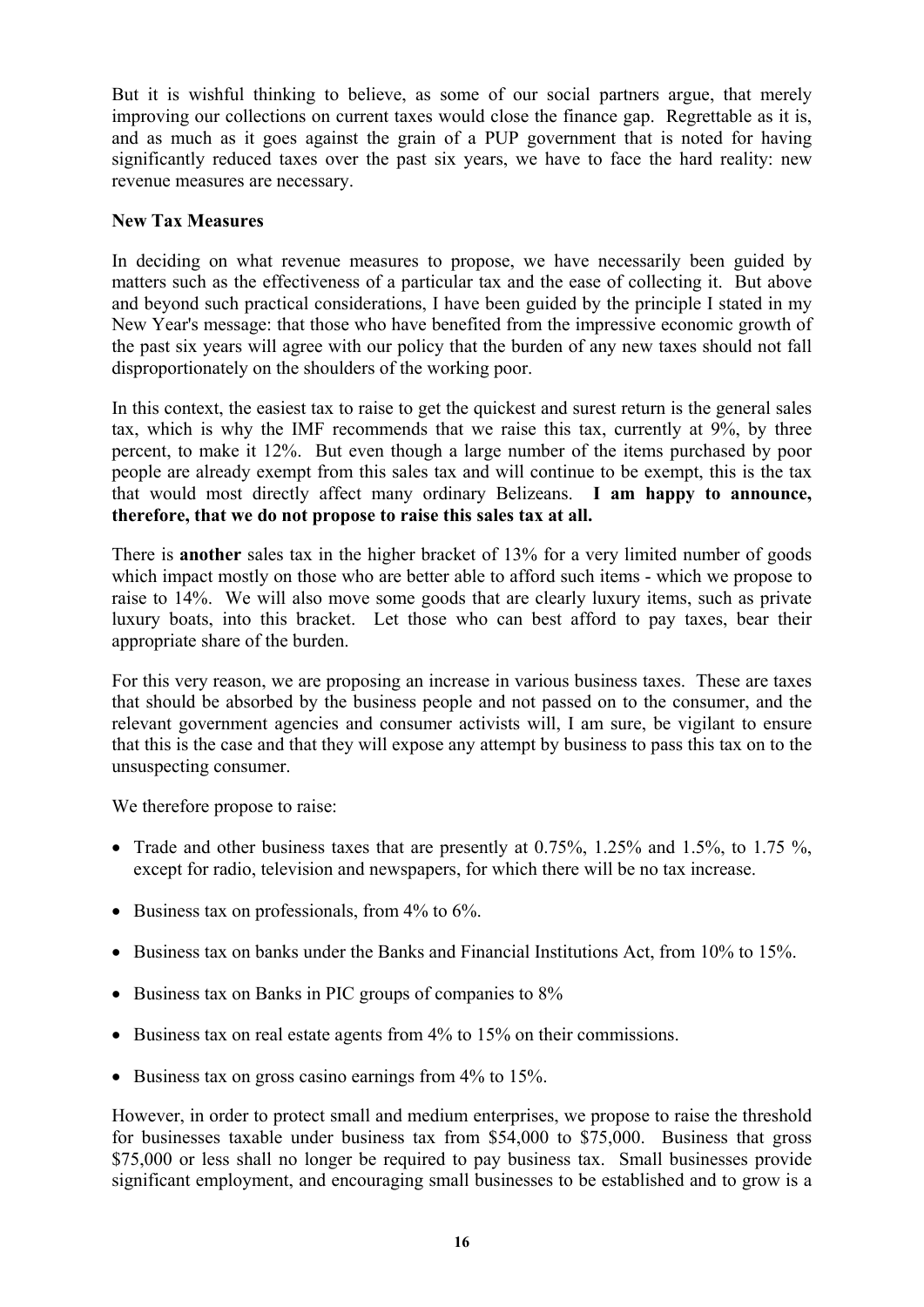key aspect of our struggle against poverty.

We also propose to increase the environmental tax from 1% to 3%, and to increase the environment tax on vehicles over 4 cylinders to 5%, with a view to reducing the number of gas-guzzling and polluting vehicles such as the ubiquitous SUVs. The Environmental Tax does not apply to locally produced goods and has several exceptions for basic items.

We propose to triple the tax on firearms, except for shotguns used by farmers.

And then, finally, there are what are popularly known as the "sin taxes". We propose to double the excise on alcohol from \$30 to \$60 per gallon, to increase the excise on tobacco from \$4 to \$12 per carton, to double the excise on soft drinks, and to increase the excise on beer by 100%, from \$1.80 to \$3.60 per gallon.

Of course, in order to compensate for the increases in excise and maintain the competitiveness of our local produce, we also propose to raise revenue replacement duty on imported beer, soft drinks, alcohol and tobacco.

With these new revenue measures, and taking into account incremental increases in revenue due to economic growth, estimates of revenue and grants for fiscal 2005/2006 are set at a total of \$574.2 million of which \$543.3 is recurrent revenue, \$13.5 million is capital revenue and \$14.4 is grant funding largely for Capital III projects.

#### **The Way Ahead**

This is not the IMF way. The IMF, as we all know, proposed large increases in sales tax as well as business tax; the lowering of the income tax threshold, so that all those people earning between \$15,000 and \$20,000 would have to pay income tax. They proposed large increases in excise taxes that would have greatly increased the cost of these products to the consumer. That is not the way we have chosen to go.

Neither do we propose to go the UDP way. After all the measures proposed today, the people of Belize are still not as heavily taxed as they were under the heartless UDP administration. There is no VAT at 15%, no 5% tax on savings, and no income tax on people earning as little as \$10,400. After the measures we are proposing are applied, people earning less than \$20,000 are still exempt from income tax; the general sales tax remains at 9%, and there is no tax on savings. Neither is there any retrenchment or freezing of increments.

Yes, we have had to propose new revenue measures, but we have been effective in reducing the amounts we needed to raise by sharply reducing government expenditure, and we have chosen the measures carefully to ensure that those best able to pay, bear a fair share of the burden, while avoiding undue hardship to public officers, teachers, and the working class. That is the PUP way.

#### **CONCLUSION**

The past year has been a tough one, full of challenge and adversity, but one that also presented us with opportunities to make things better.

For those of us in leadership positions, painful lessons have been learnt. The road ahead is hard, and we are under no illusions about that.

But we take comfort in the fact that despite adverse global economic conditions the Belizean economy has continued on the path to growing prosperity – increased agricultural production,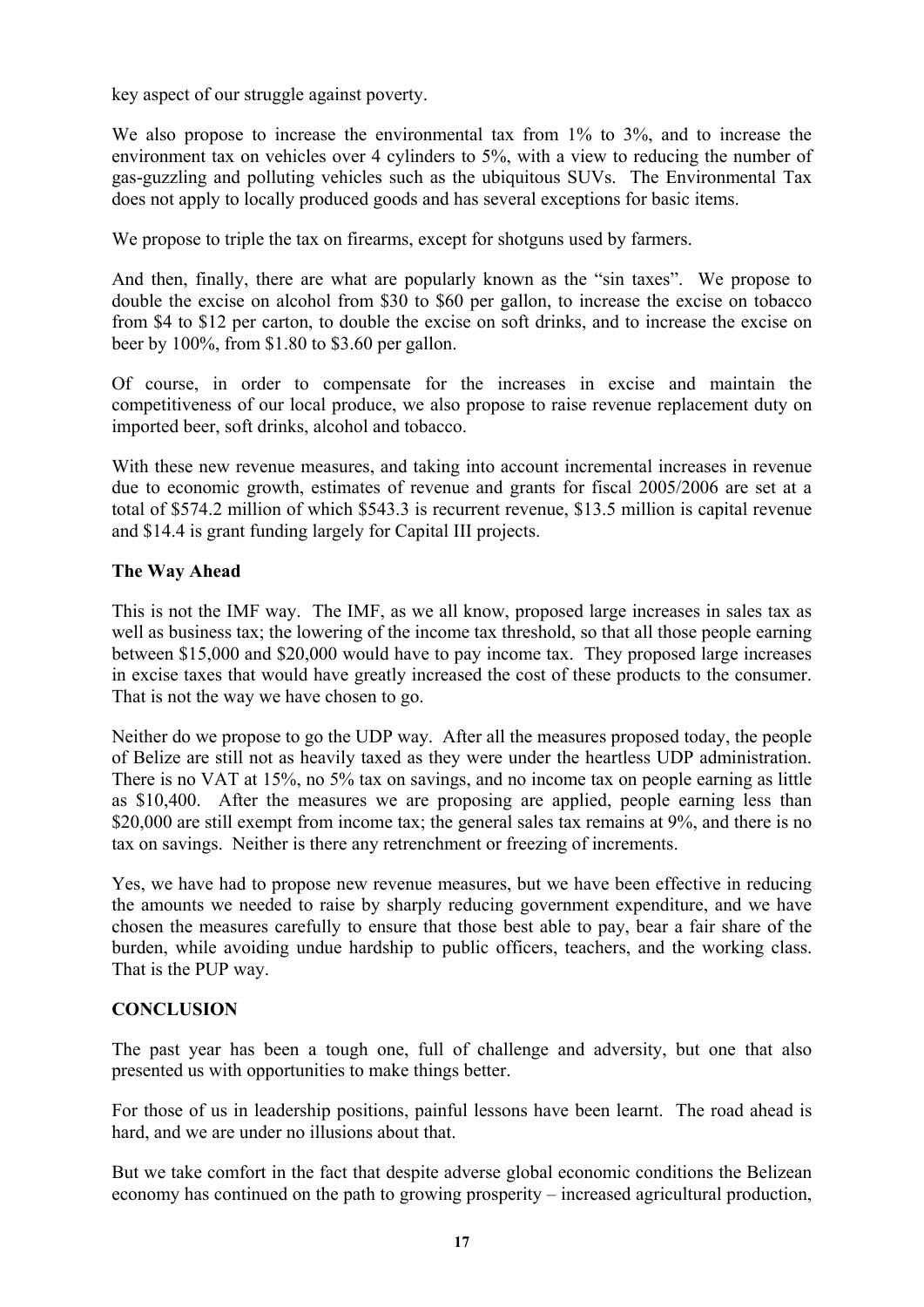major expansion of shrimp farms and fish farms, new infrastructural development in our cities, towns and villages.

We have seen over \$250 million in major direct new private sector investments, and there is much more in the pipeline; and over thirty-five new small and medium enterprises have been established. All this activity created hundreds of new jobs in a growing economy.

We must maintain this hard won economic development in the face of the destabilizing effects of a market-driven globalization that show no pity for small states in our Caribbean region.

History shows that our PUP governments' greatest successes and greatest victories come when we stand up on the side of freedom and economic justice for our people.

As a responsible government we have chosen to face the challenges head-on, by pursuing political and financial reform, taking tough measures to reduce the fiscal deficit, and managing the country's debts in a prudent manner while delivering better services to the people and tackling the serious social and economic issues in our society.

The national interest demands that a government must govern for the common good. We must consult. We must dialogue. We must listen to the people. We must act. We may not always get it right. But in the end the people have the final say in deciding whether our achievements far outweigh our shortcomings.

The Belizean sense of national purpose, tolerance and fair-play is a powerful force that manifests itself in times of need.

The political will for change and good governance has been demonstrated and will continue and intensify. Sound management of public finances and the public debt is an unshakeable resolution, as is our commitment to improve the quality of life and the freedoms that Belizeans enjoy.

At a time like this I am reminded of the words spoken by the leader of a great country who faced his own stormy days: "If a free society cannot help the many who are poor it cannot save the few who are rich".

We have a lot of work to do.

We have to build communities that do not live in anger or in fear.

The eradication of poverty cannot be a hollow mantra but must become a genuine reality.

We must build an economy that values work fairly, where everyone has the opportunity to earn a living wage an economy where people participate in making decisions that affect their lives and work cooperatively to create a development that is sustainable and just.

Above all, we must build a better world for our children, who must enjoy the right to a happy home, good nutrition, sound education, healthy bodies and minds in an atmosphere where their creativity is given full sway and they become cultured people, for that is the meaning of freedom.

The measures we take today, the work we continue tomorrow, are done not with an eye to the next election but to the next generation.